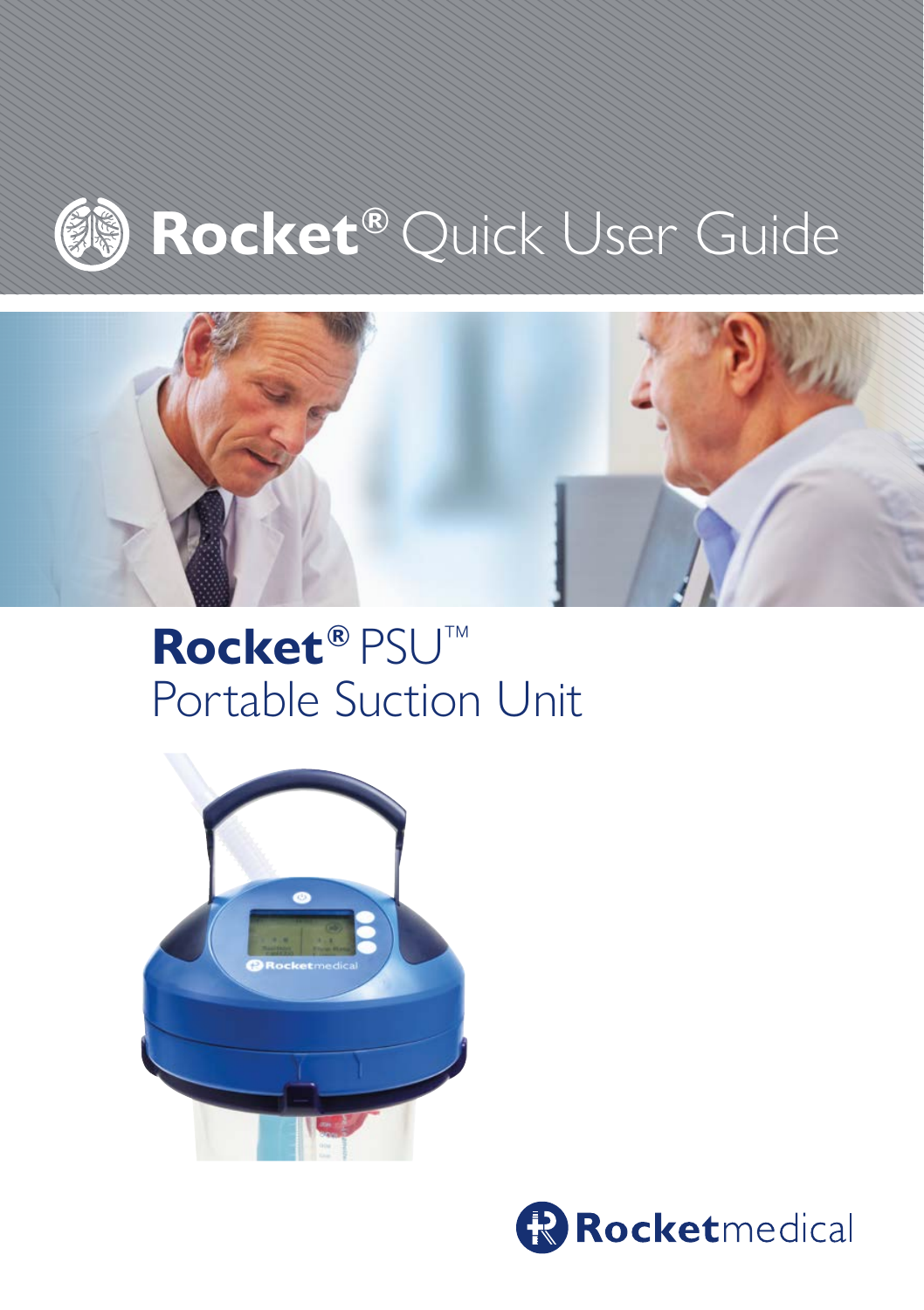

## **Contents**

 $\bullet$ 

**ORocketmedical** 

| Disconnecting the suction unit from the chest drain bottle  11 |  |
|----------------------------------------------------------------|--|
|                                                                |  |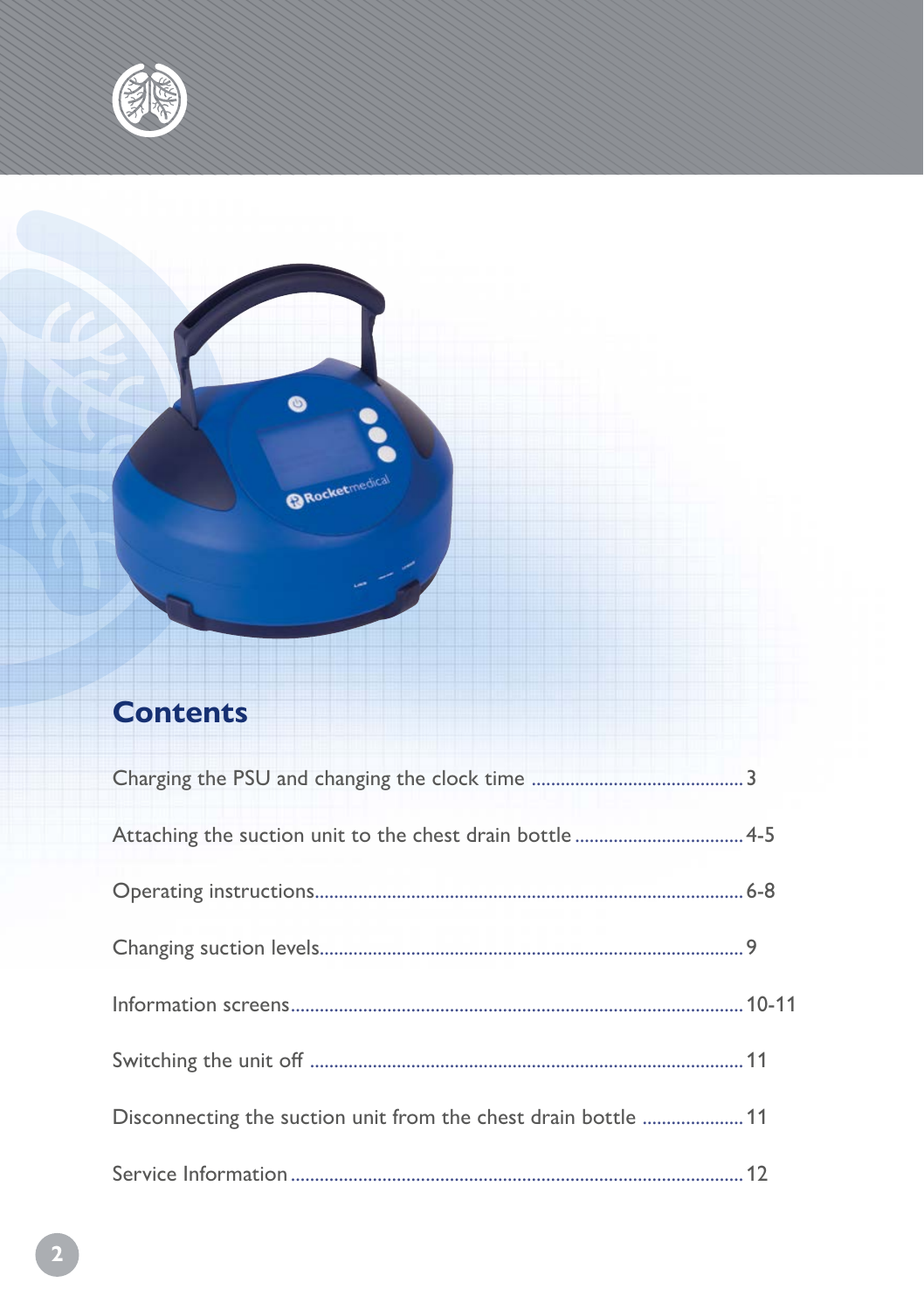## **Charging the PSU**

### **IMPORTANT: The suction unit battery is not charged.**

#### **DO NOT CONNECT TO A PATIENT IMMEDIATELY UPON OPENING.**

- **1.** Remove all packaging for the device and the power supply.
- **2.** Connect the correct mains lead to the supplied 18V power supply module and connect to an electrical supply.
- **3.** Connect the power supply to the PSU, the power supply connection port is on the back of the device.

It is protected, and is behind the door marked.

**4.** Charge the device for approximately, 3hrs until the battery display is full. **THE** 

### **Changing the clock time**

Please check the time on the device and if required change to local time. The clock time can be changed in 2 ways:

**1.** On the new patient screen press button 1 and while holding button 1 press button 3.



**2.** By using the software program – see full operators guide for instructions on how to do this.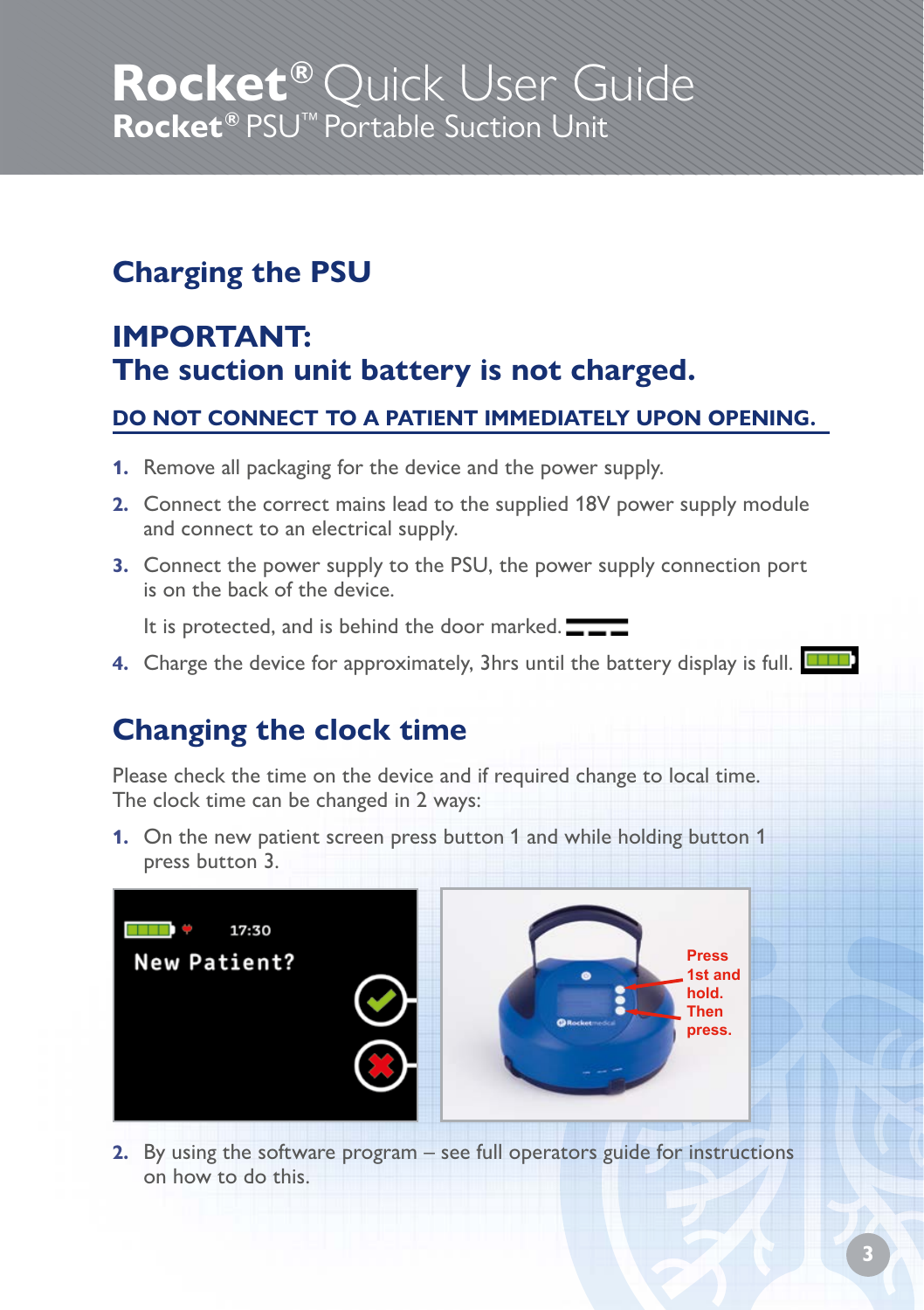

### **Attaching the suction unit to the chest drain bottle**

- **1.** Remove red bayonet sealing cap by rotating anti-clockwise from "CLOSE" to "OPEN" position.
- **2.** Prime the bottle with 500mls of sterile water attach tubing set to bottle by inserting straw and cap into aperture and twisting clockwise until clicked shut. Take care not to touch the straw.
- **3.** Once underwater seal has been established, place bottle on the floor and connect drainage catheter to tubing connector.
- **4.** Remove the handle and the **green** venting cap from the chest drain.
- **5.** Unwrap the filter from packaging.
- **6.** Place filter on to the suction port of the R54500 or R54509 Chest Drainage bottle.
- **7.** Ensure when placing the filter the location peg is placed in the aperture which the green venting cap was in. The PSU™ can now be attached to the chest drain bottle.









#### *IMPORTANT: R54571 filter must be changed every 24hrs*

*CAUTION: If the filter is contaminated by fluid, the level of suction could be compromised. The filter is designed to protect the pump mechanism from fluid ingress. If contaminated, the filter set MUST be replaced immediately.*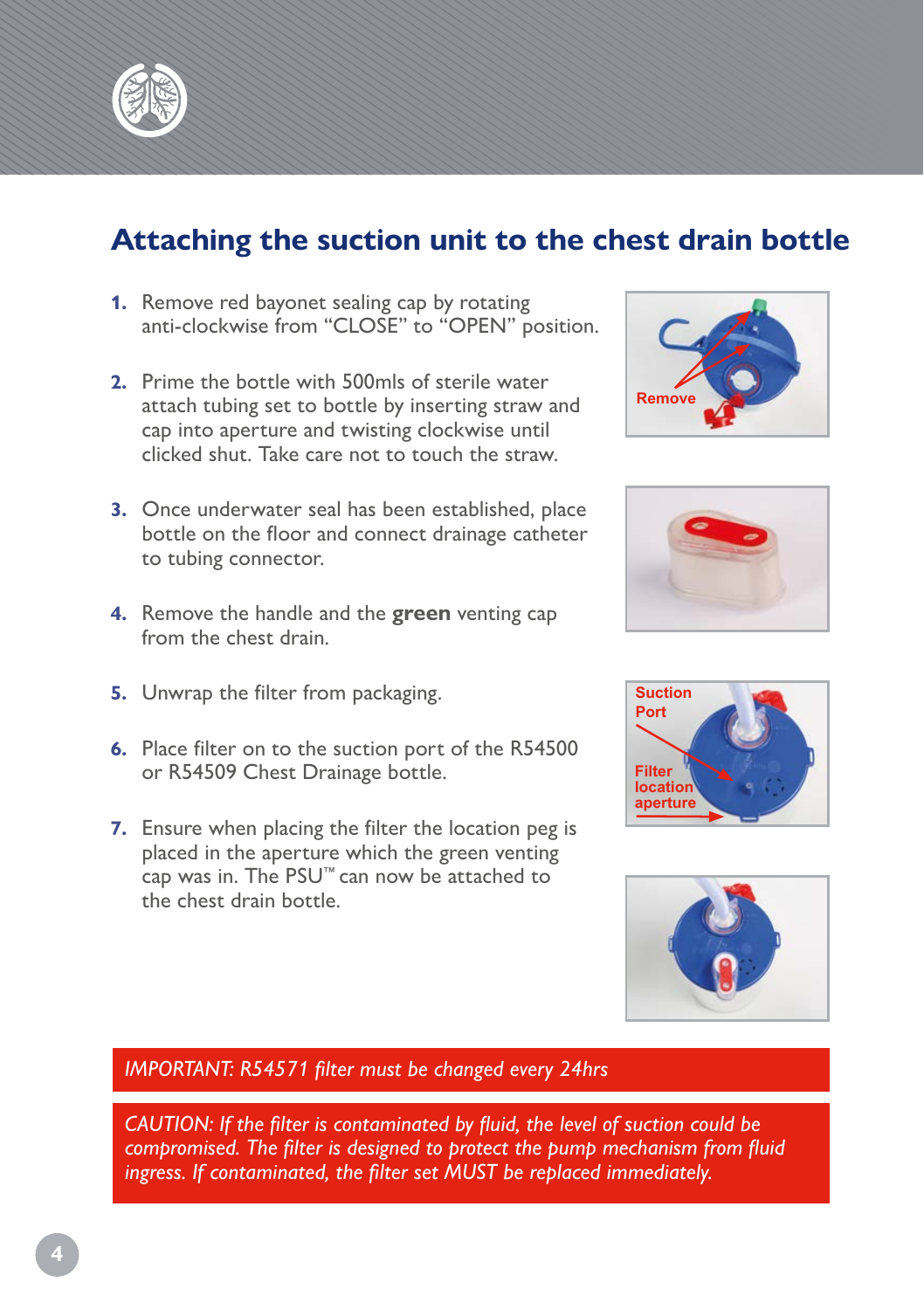- **8.** Place the PSU™ over the filter unit, so the filter will fit into the filter recess under the suction unit.
- **9.** Place the PSU™ onto the chest drain unit. With slight downward pressure rotate the locking ring clockwise (when facing the unit) so that it locks into position.





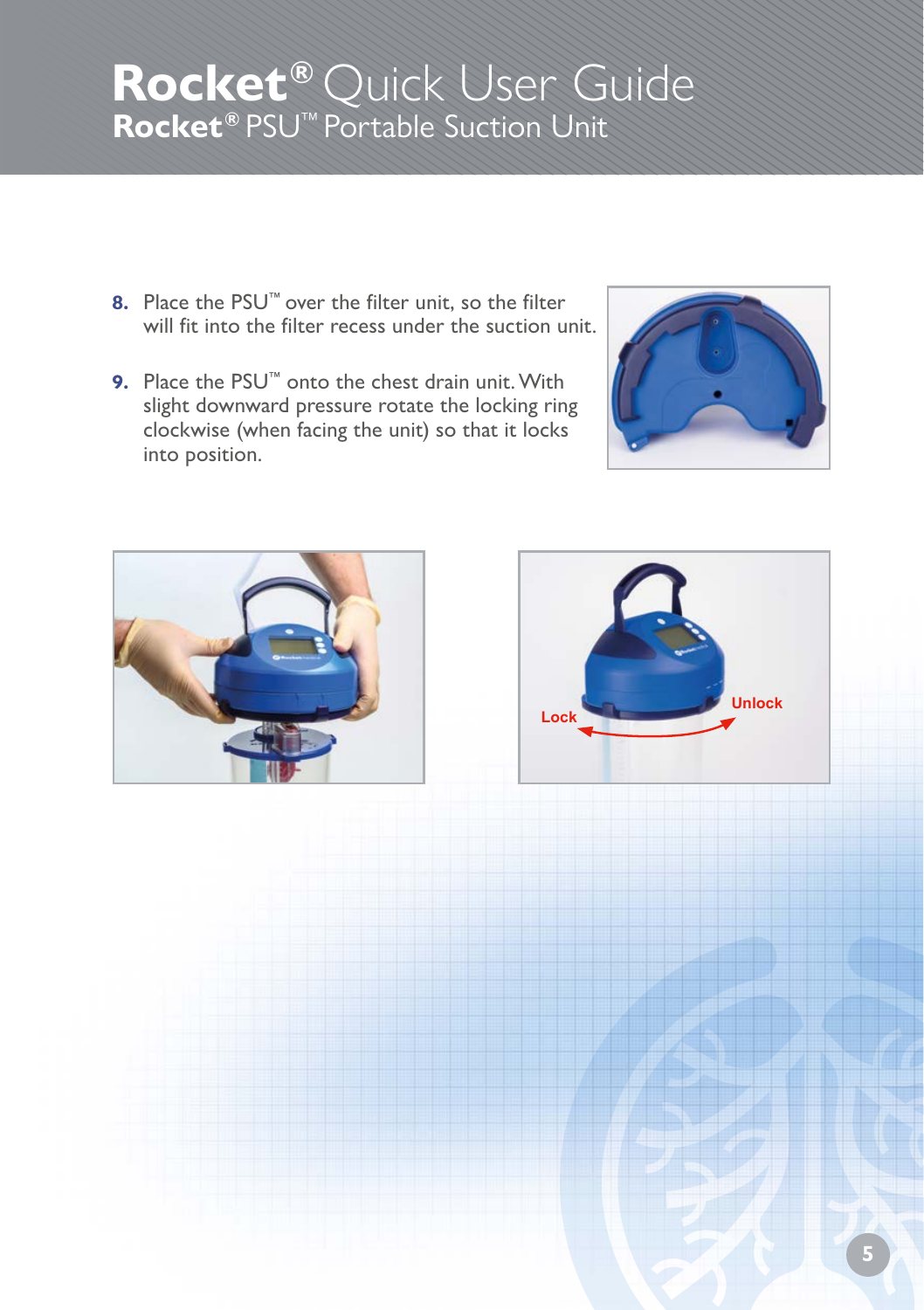

#### **Operating instructions**



**1.** Press (<sup>I</sup>) for longer than 2 seconds to turn the device on.

The unit will begin a self-test.

If the self-test is unsuccessful see the trouble shooting instructions on page 26 in the Operators guide.

During set up you can confirm or cancel your decisions using the three buttons at the side of the screen.

**2.** Verify if the PSU™ is connected to a new patient.

THIS INFORMATION IS IMPORTANT FOR THE DATA READING & RECORDING.



 $YES - New patient number is issued.$ 



NO – Patient number is unchanged:



Recommended for continued treatment of the same patient.

Data recording is continued.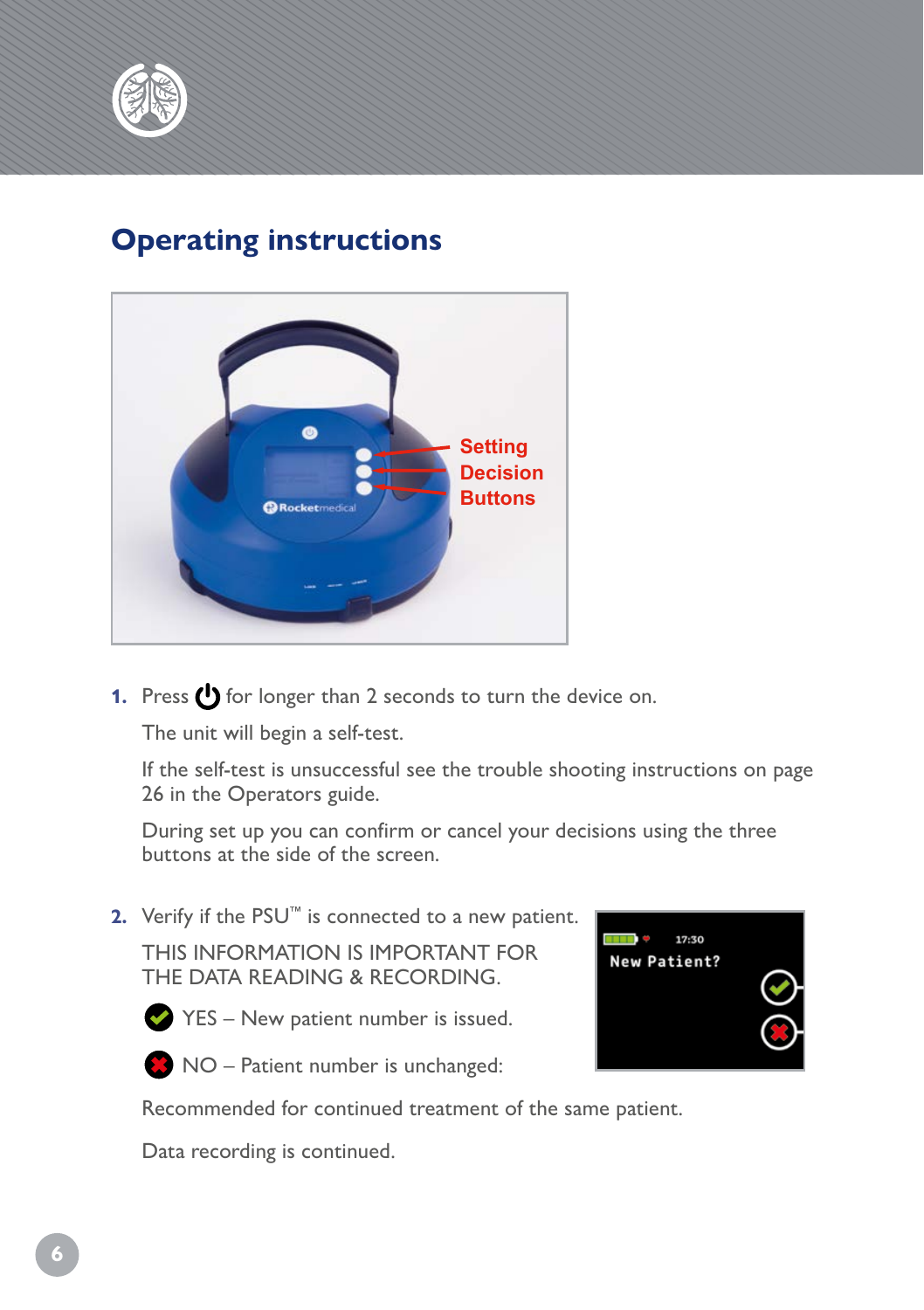If you press  $\bullet$  you will progress to the next screen.

Please verify that you have changed the filter, by pressing  $\bullet$  or  $\bullet$ to confirm your decision.

If you press  $\bullet$  you will be taken to the next set up screen.

If you press  $\mathbf{X}$  you will be asked to change the filter and the unit will shut down.

Remove the suction unit and change the filter as per the instructions, re-fit the PSU™ to the chest drain bottle and switch on the unit again to restart the set up process.

If you press  $\frac{1}{2}$  you will be asked to confirm if you need to change the filter.

If you have changed the filter press and you will then be taken to the next set up screen.

If the filter requires replacing press **3** you will be asked to change the filter and the unit will be shut down.

Remove the suction unit and change the filter as per the instructions, re-fit the PSU™ to the chest drain bottle and switch on the unit again to restart the set up process.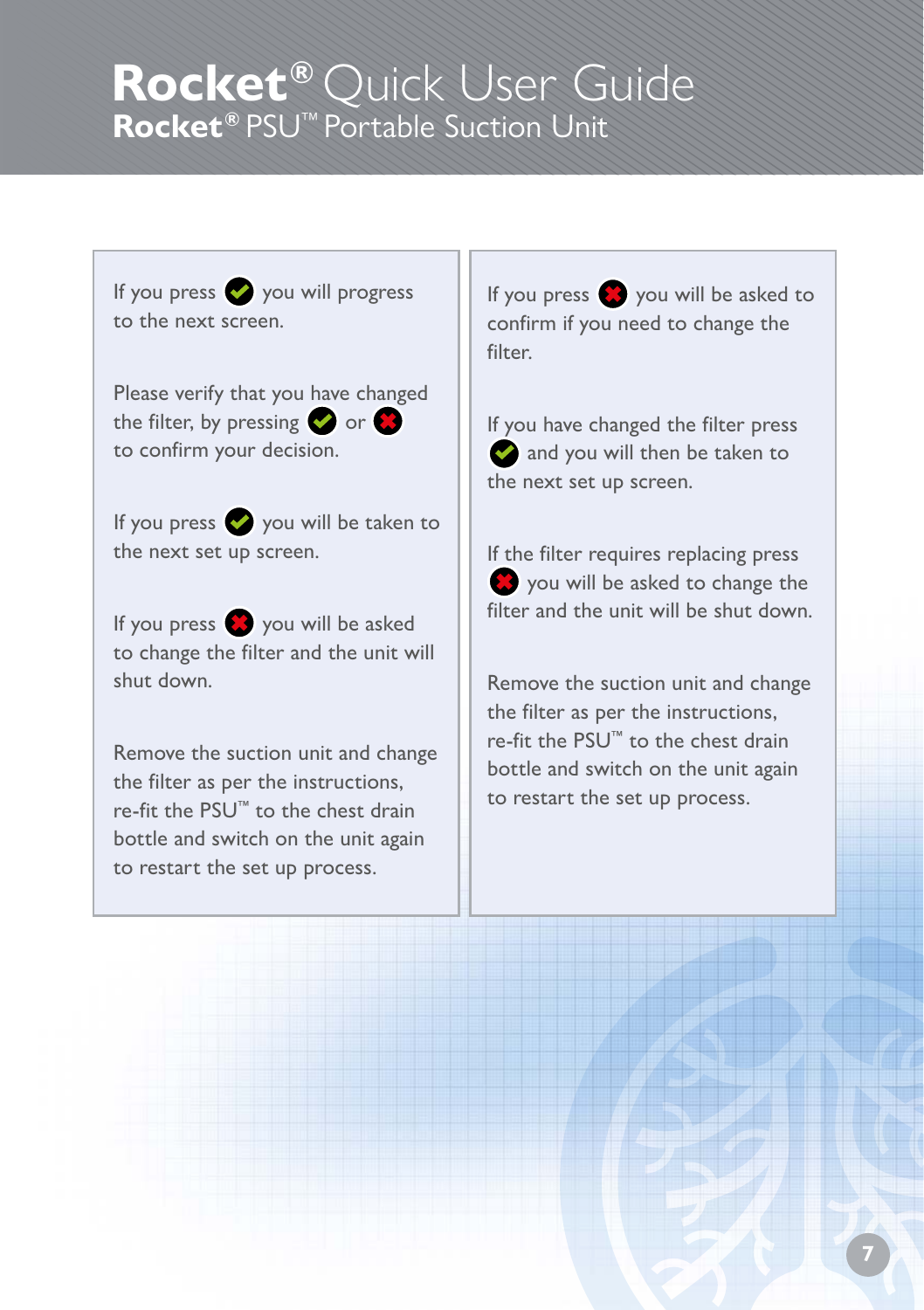

### **Operating instructions continued**

- **3.** Confirm your unit of measurement. The PSU™ can measure – ve pressure in KPa, cmH2O and mmHg.
- **4.** You will be asked to confirm your decision.
- **5.** Set the amount of suction required. Using increase or decrease buttons until you are at a level you deem satisfactory.

The levels of suction applied increase in -0.5KPa, -5cmH2O and 3.75mmHg increments.

There is a gravity drainage setting of 0.25KPa.

When you are happy with the set level of suction press  $\bullet$ .

**6.** You will be asked to confirm your decision.

If you press  $\frac{1}{2}$  you will be taken back to the previous screen where you can confirm your preferred unit of measurement.

Pressing AND holding  $\bullet$  for over 2 seconds will commence the application of suction to the chest drain unit and to the patient.



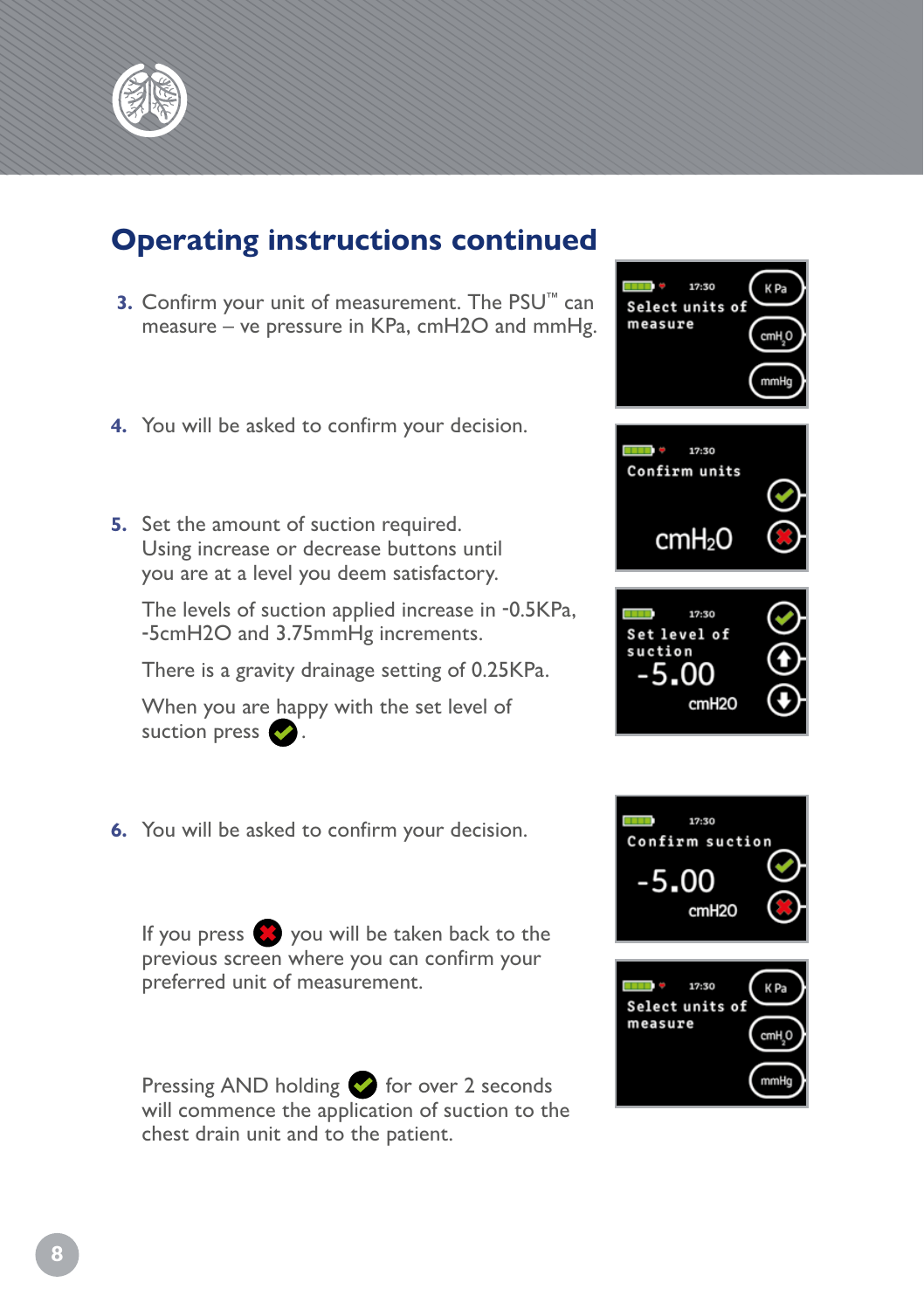### **Changing suction levels**

If at any time the level of suction required needs changing then press buttons 2 & 3 together for longer than 2 seconds. This will return you to the suction level setting screen.

Repeat instruction number 5 to change the level of suction required and instruction 6 to confirm.

When the suction unit is in situ and suction is applied 4 different display modes are available to view.

Scroll through the 4 screens by pressing button number 1.

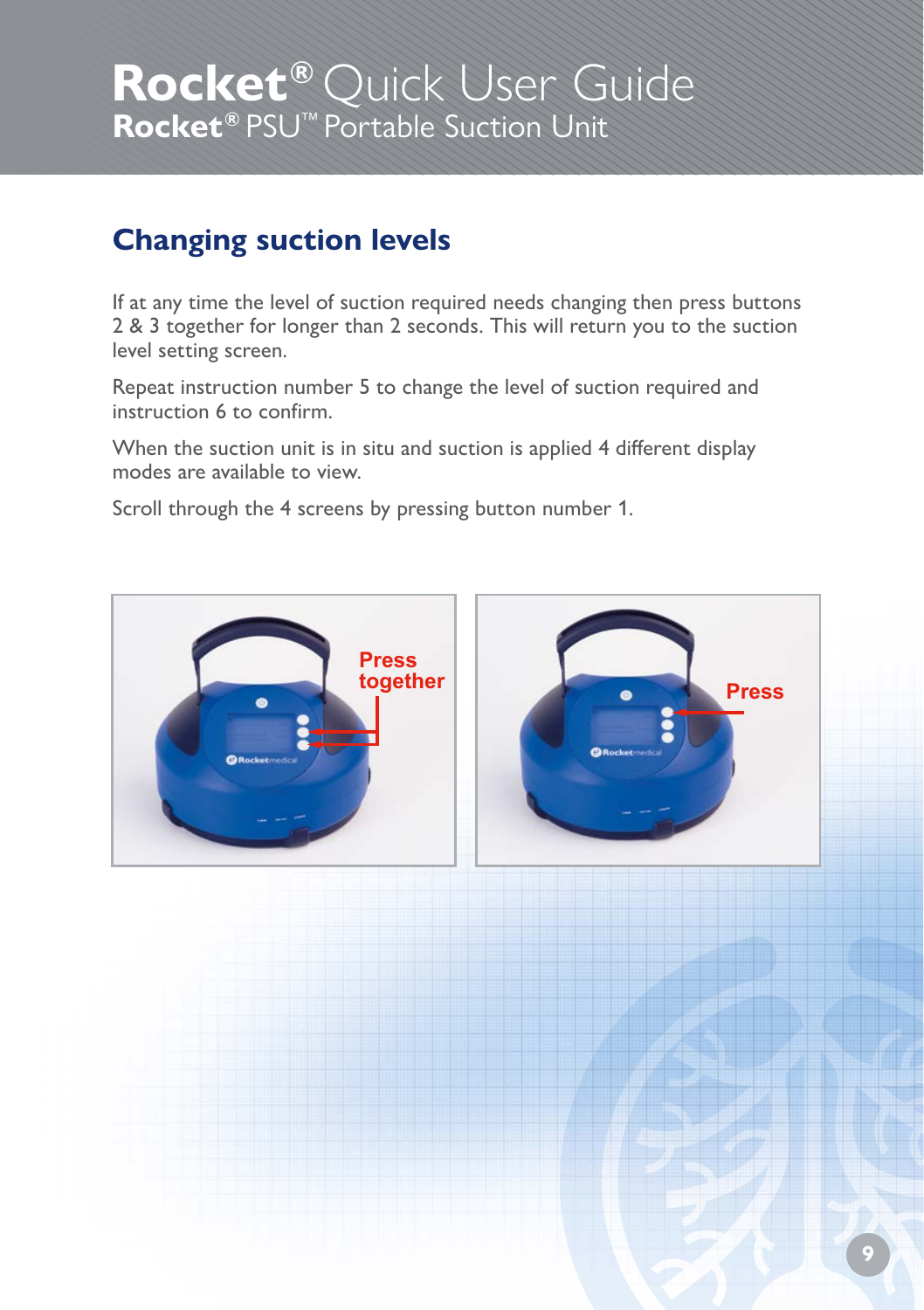

#### **Information screens**

#### **Screen 1**

Suction level and flow rate. The flow rate, is the volume of air being removed by the pump in L/min.

#### **Screen 2**

Suction level and time of suction applied.

#### **Screen 3**

Flow vs Time Graph.

The graph shows the flow and pressure progression as a function of time.

You can rotate through 3 different screens, by pressing the bottom button.

*Screen 1: 30 Minute Flow (high)* The screen shows up to 30 minutes of use. Flow is measured from 10L/min.

*Screen 2: 30 Minute Flow (low)*

The screen shows up to 30 minutes of use. Flow is measured from 0.5L/min

*Screen 3: Previous Minutes Flow*

This screen shows the previous 1 minute of use. Flow is measured from 0.5L/min (screen not shown)

#### **Screen 4**

Air leak indicator, if the patient has a 4 hour period where the suction pump is not engaged, this is classed as the patient having no air leak, the indicator will change colour. This will scroll through as each 4 hour block passes. This is an indication only, further clinical checks should be performed; such as an x-ray prior to chest drain removal.





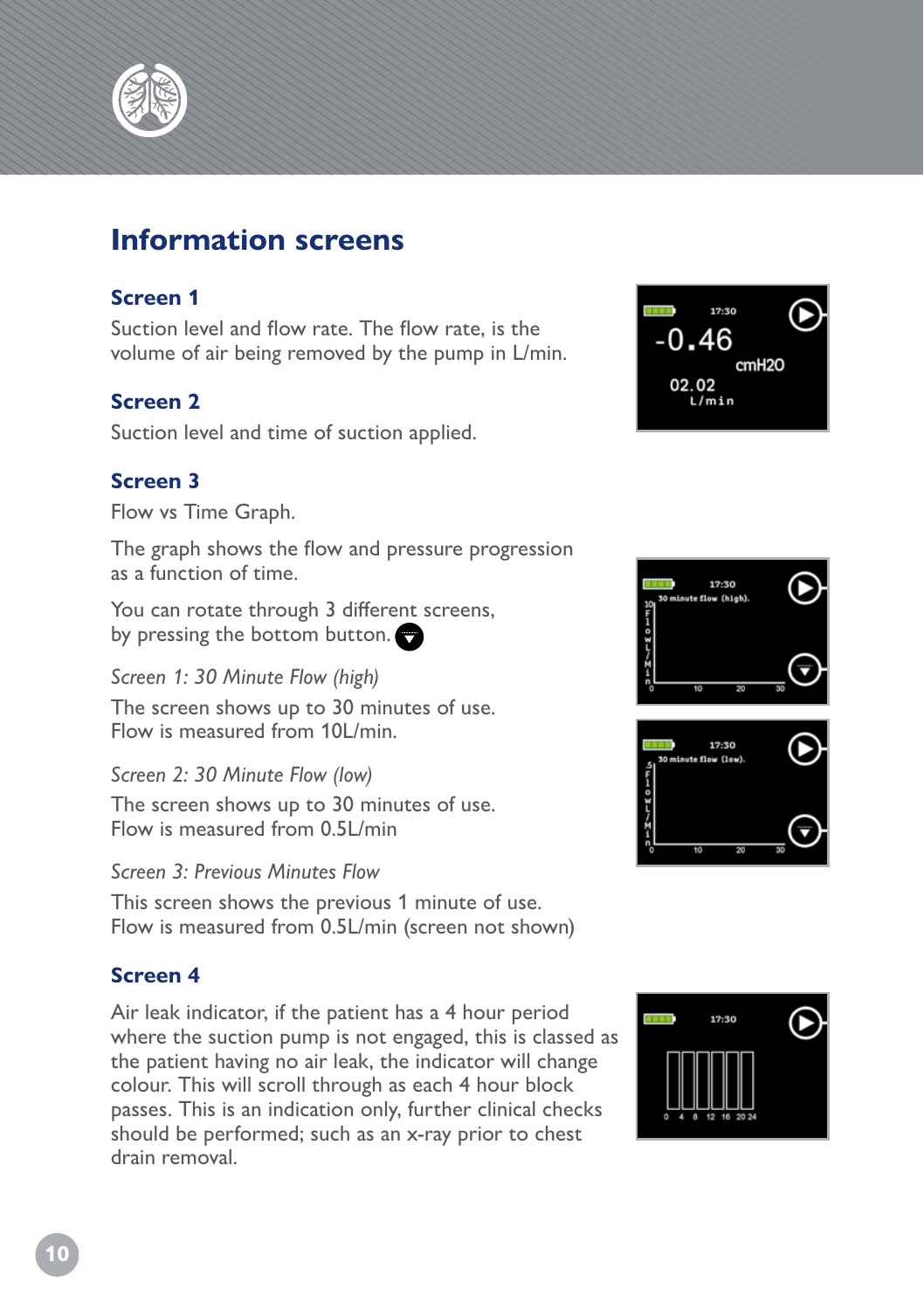#### **Information screens continued**

#### *Fall and Tilt Information*

If the PSU and chest drain unit tip or fall over the following screens will show and an audible alarm will sound.

If the tilt screen is showing the screen and alarm will switch off automatically when the device is placed upright again.

The PSU will continue at the programme suction level.

If the fall screen is showing, you will be asked to check the filter and then switch off the alarm and screen manually.

The PSU will continue at the programme suction level.

## $17:30$ **TILT DETECTED!** l/min 17:30 Fall detected please<br>check filter then press ok to continuel

### **Switching the unit off**

When this has been completed turn the device off by pressing and holding  $\bigcup$  for longer than 2 seconds.

Press to shut down device.

### **Disconnecting the suction unit from the chest drain bottle**

With slight downward pressure rotate the locking ring anti-clockwise.

- **1.** Lift for chest drainage bottle.
- **2.** Remove filter from bottle and dispose of.
- **3.** Recharge PSU™ in preparation for next use.